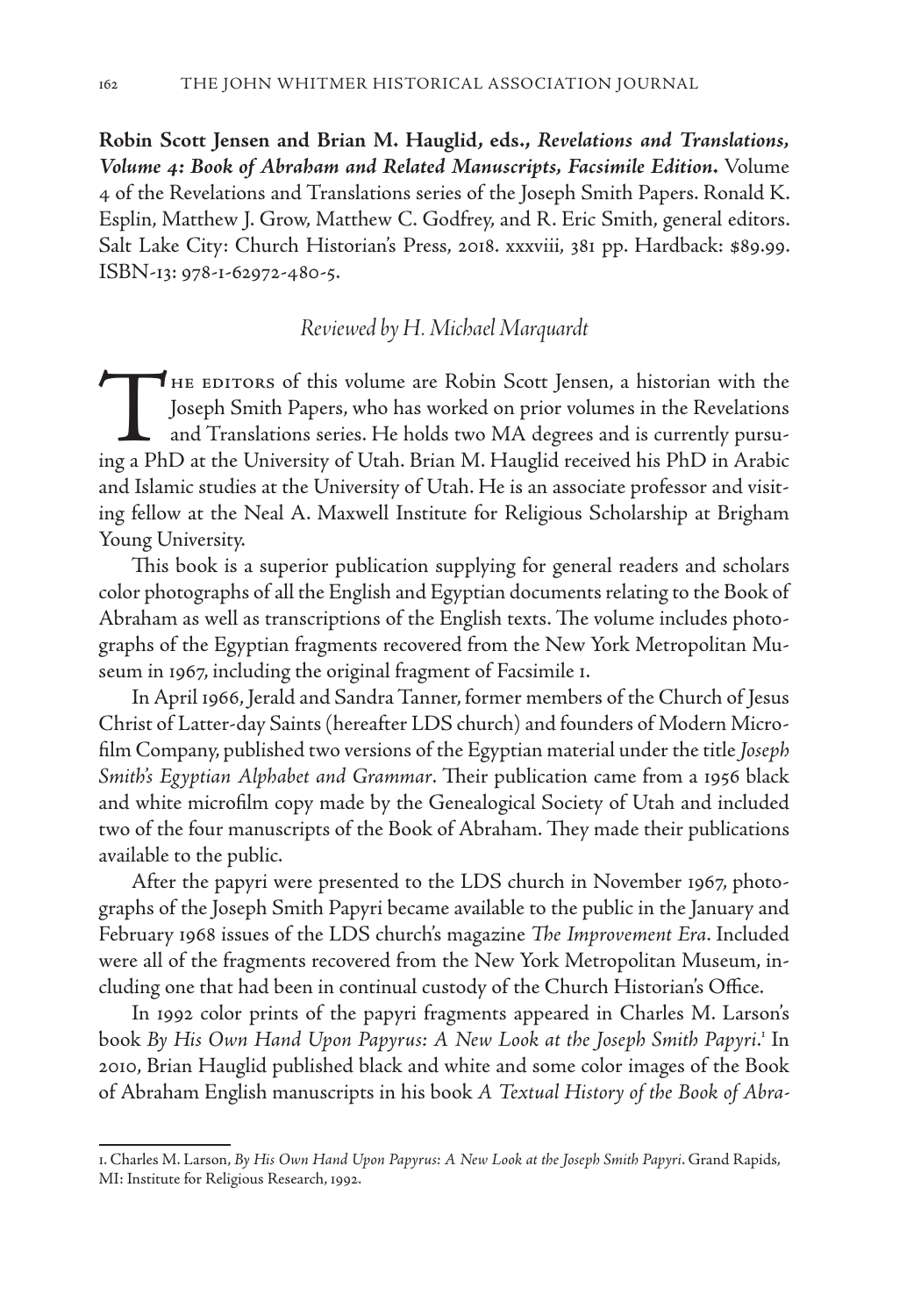## BOOK REVIEWS 163

ham: Manuscripts and Editions.<sup>2</sup> University of Chicago Egyptologist Robert Ritner also published color images of the papyri in 2011 to accompany his translation of the Joseph Smith Papyri which confirmed that the papyri were funerary texts.<sup>3</sup>

It has long been felt that such a publication was needed to supply the public with the documents. With the publication of *Revelations and Translations, Volume 4,* we finally have readable transcriptions of the handwritten English text of the Egyptian Alphabet and Grammar documents. The editors have confirmed many of the conclusions of the critics that have been published concerning the Egyptian papers and papyri once in the possession of Joseph Smith. Better transcriptions give us a clear understanding of the process these documents went through. The editors do not cite Dr. Hugh W. Nibley who published in the *Improvement Era* and other places defending the historicity of the Book of Abraham.

*Volume 4* includes color photographs of the Egyptian Papyri, two small notebooks, copies of Egyptian characters, Egyptian alphabet documents, and the bound Grammar and Alphabet (thirty-four handwritten pages). It also includes the four Book of Abraham manuscripts produced in Kirtland, Ohio, and Nauvoo, Illinois. The publication in the *Times and Seasons* in 1842, including the three Facsimile orienting plates, are reproduced. Finally, reference material is added to assist the reader.

The notes for the introduction to the volume are included as footnotes. For the major parts of the book there are endnotes located at the end of each section. It would have assisted readers to have included the names of the individuals in whose handwriting is on the manuscript page on the transcription page. This would have been like the other facsimile editions in the Revelations and Translations series.

Contrary to the assertions of John Gee and Kerry M. Muhlestein that the entire Book of Abraham was dictated by Joseph Smith in 1835, including chapters 3-5, Robin Jensen and Brian Hauglid state in the introduction to a two-page fragment of Abraham 3:

That this text was inscribed in Nauvoo, Illinois, and not earlier in Kirtland, Ohio, is evident from an 8 March 1842 entry in JS's journal, which states that JS "commenced Translating from the Book of Abraham, for the 10 No of the Times and seasons." The following day, JS "continued translating & revising with the "Re[c]order," Willard Richards. (285; see also 304)

On pages 243 and 303-305, a draft editorial for the *Times and Seasons*, presumably authored by Joseph Smith, is referred to but Jensen and Hauglid do not mention that the draft also included: "In the present no. [number] will be found the

<sup>2.</sup> Brian M. Hauglid, *A Textual History of the Book of Abraham: Manuscripts and Editions*. Provo, Utah: Neal A. Maxwell Institute for Religious Scholarship, Brigham Young University, 2010.

<sup>3.</sup> Robert K. Ritner, *The Joseph Smith Egyptian Papyri: A Complete Edition*. Salt Lake City: Smith-Pettit Foundation, 2011.